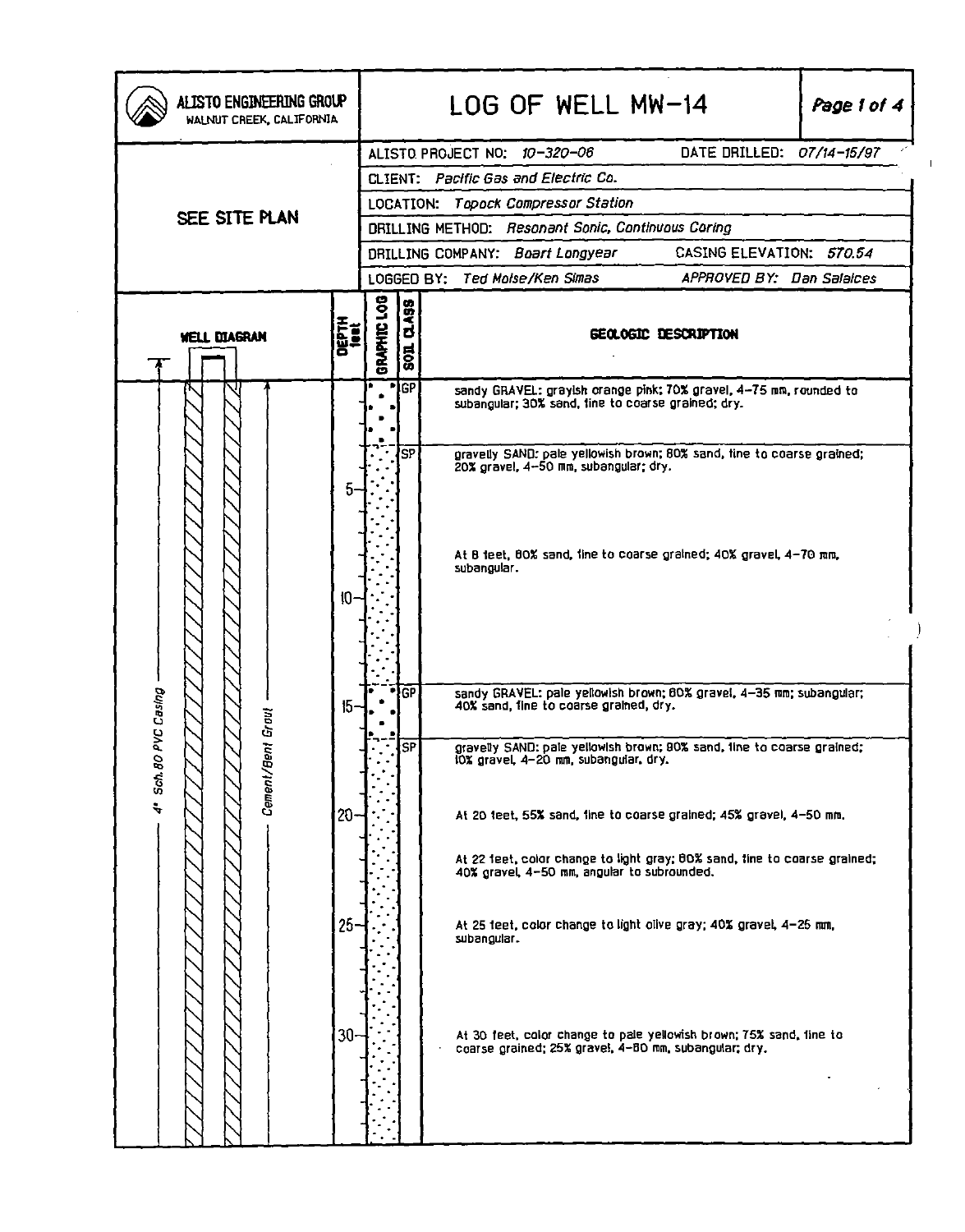| ALISTO ENGINEERING GROUP<br>WALNUT CREEK, CALIFORNIA |               |                     |  |               |                      | LOG OF WELL MW-14<br>Page 2 of 4                   |                                     |                                                                                                                                            |  |  |  |
|------------------------------------------------------|---------------|---------------------|--|---------------|----------------------|----------------------------------------------------|-------------------------------------|--------------------------------------------------------------------------------------------------------------------------------------------|--|--|--|
|                                                      |               |                     |  |               |                      |                                                    |                                     | DATE DRILLED: 07/14-15/97<br>ALISTO PROJECT NO: 10-320-06                                                                                  |  |  |  |
|                                                      |               |                     |  |               |                      | CLIENT: Pacific Gas and Electric Co.               |                                     |                                                                                                                                            |  |  |  |
|                                                      | SEE SITE PLAN |                     |  |               |                      |                                                    | LOCATION: Topock Compressor Station |                                                                                                                                            |  |  |  |
|                                                      |               |                     |  |               |                      | DRILLING METHOD: Resonant Sonic, Continuous Coring |                                     |                                                                                                                                            |  |  |  |
|                                                      |               |                     |  |               |                      |                                                    |                                     | DRILLING COMPANY: Boart Longyear<br>CASING ELEVATION: 570.54                                                                               |  |  |  |
|                                                      |               |                     |  |               |                      |                                                    |                                     | APPROVED BY: Dan Salaices<br>LOGGED BY: Ted Moise/Ken Simas                                                                                |  |  |  |
|                                                      |               | <b>WELL DIAGRAM</b> |  |               | <b>DEPTH</b><br>test | BRAPHIC LOB                                        | <b>994</b><br>ರ<br>$\frac{1}{2}$    | GEOLOGIC DESCRIPTION                                                                                                                       |  |  |  |
|                                                      |               |                     |  |               |                      |                                                    | <b>SP</b>                           | At 36 feet, gravel, 4-40 mm, subangular.                                                                                                   |  |  |  |
|                                                      |               |                     |  |               | $40 -$               |                                                    |                                     | At 38 feet, color change to light olive gray; 60% sand, fine to coarse<br>grained; 40% gravel, 4-75 mm, subrounded to subangular; dry.     |  |  |  |
|                                                      |               |                     |  |               |                      |                                                    | <u>ce</u><br>SP                     | sandy GRAVEL/gravelly SAND: Pale yellowish brown; 50% sand, fine to<br>coarse grained; 50% gravel, 4-75 mm, subangular to subrounded; dry. |  |  |  |
|                                                      |               |                     |  |               | $45 -$               |                                                    | SP                                  | gravelly SAND: Pale yellowish brown; 70% sand, fine to coarse grained;<br>30% gravel, 4–75 mm, subangular.                                 |  |  |  |
|                                                      | <b>Bujse</b>  |                     |  | š             | $50 -$               |                                                    |                                     | At 50 teet, 80% sand, fine to coarse grained; 40% gravel, 4-85 mm,<br>subrounded to subangular; dry,                                       |  |  |  |
|                                                      | 4' Sch.80 PVC |                     |  | Cement/Bent G | 55                   |                                                    |                                     | At 54 feet; color change to light gray, 55% sand, fine to coarse grained;<br>40% gravel, 4-35 mm, subangular to subrounded; 5% fines; dry. |  |  |  |
|                                                      |               |                     |  |               | $60 -$               |                                                    |                                     | At 57 feet, 85% sand, fine to coarse grained; 30% gravel, subangular to<br>subrounded, 4-75 mm; 5% fines.                                  |  |  |  |
|                                                      |               |                     |  |               |                      |                                                    |                                     |                                                                                                                                            |  |  |  |
|                                                      |               |                     |  |               | $65 -$               |                                                    | l GP                                | sandy GRAVEL: light gray; BO% gravel, subangular to subrounded, 4-75<br>mm; 40% sand, tine to coarse grained.                              |  |  |  |
|                                                      |               |                     |  |               |                      |                                                    |                                     |                                                                                                                                            |  |  |  |

 $\mathcal{L}(\mathcal{A})$  .

 $\frac{1}{2}$ 

 $\frac{1}{2}$ 

 $\hat{\mathcal{A}}$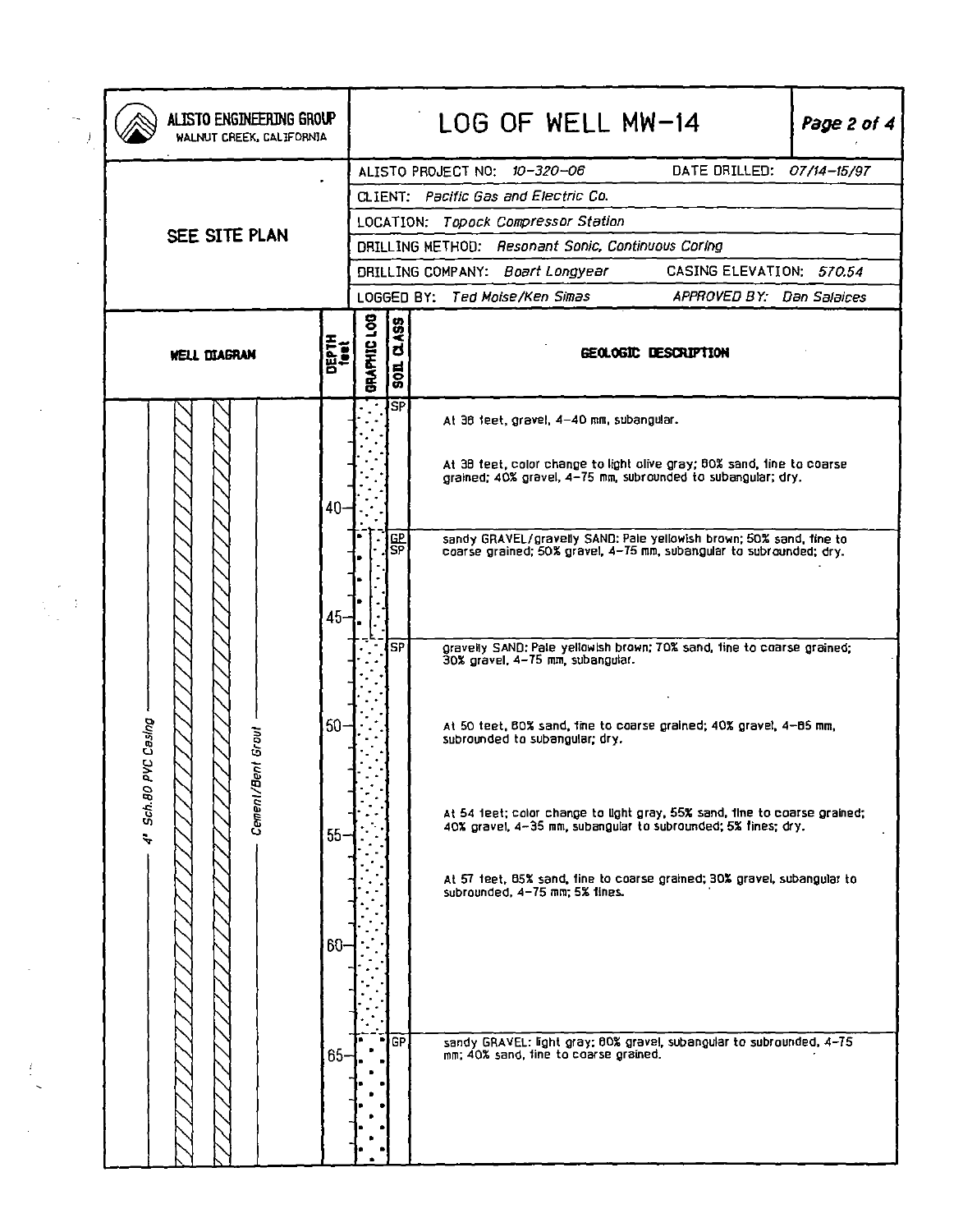| ALISTO ENGINEERING GROUP<br>WALNUT CREEK, CALIFORNIA |               | LOG OF WELL MW-14<br>Page 3 of 4                                                                                                 |  |  |  |  |  |  |
|------------------------------------------------------|---------------|----------------------------------------------------------------------------------------------------------------------------------|--|--|--|--|--|--|
|                                                      |               | ALISTO PROJECT NO: 10-320-06<br>DATE DRILLED: 07/14-15/97                                                                        |  |  |  |  |  |  |
|                                                      |               | CLIENT: Pacific Gas and Electric Co.                                                                                             |  |  |  |  |  |  |
| SEE SITE PLAN                                        |               | LOCATION: Topock Compressor Station                                                                                              |  |  |  |  |  |  |
|                                                      |               | DRILLING METHOD: Resonant Sonic, Continuous Coring                                                                               |  |  |  |  |  |  |
|                                                      |               | DRILLING COMPANY: Boart Longyear<br>CASING ELEVATION: 570.54                                                                     |  |  |  |  |  |  |
|                                                      |               | LOGGED BY: Ted Moise/Ken Simas<br>APPROVED BY: Dan Salaices                                                                      |  |  |  |  |  |  |
| <b>WELL DIAGRAN</b>                                  | DEPTH<br>test | BRAPHIC LOB<br><b>RSA.</b><br>ರ<br>GEOLOGIC DESCRIPTION<br><b>Hog</b>                                                            |  |  |  |  |  |  |
|                                                      |               | ∙iGP<br>Same                                                                                                                     |  |  |  |  |  |  |
|                                                      | $75 -$        | SP<br>gravelly SAND: pale yellowish brown; 80% sand, fine to coarse grained;<br>40% gravel, 4-50 mm, subangular.                 |  |  |  |  |  |  |
|                                                      |               | sandy GRAVEL/gravelly SAND: light olive brown; 50% sand, fine to<br>이 아<br>coarse grained; 50% gravel, 4-50 mm, subangular.      |  |  |  |  |  |  |
|                                                      | 80-           | At 79.5 feet, 1.5 foot long boulder core, 6-inches wide. Rock flour is<br>light gray.                                            |  |  |  |  |  |  |
| Cement/Bent Grout<br>VC Casing                       | 85-           | <b>SP</b><br>gravelly SAND: light olive gray; BOX sand, fine to coarse grained; 40%<br>gravel, 4-50 mm, subangular.              |  |  |  |  |  |  |
| 4' Sch.80 P                                          | $90 -$        | sandy GRAVEL/gravelly SAND: light olive gray, 50% sand, fine to coarse<br>GР<br>ŜP<br>grained; 50% gravel, 4-50 nm, subangular.  |  |  |  |  |  |  |
|                                                      | $95 -$        |                                                                                                                                  |  |  |  |  |  |  |
| Bentonile                                            | 100·          | <b>SP</b><br>gravelly SAND: light gray; 80% sand, fine to coarse grained; 20% gravel,<br>4-50 mm, subangular.                    |  |  |  |  |  |  |
|                                                      |               | <b>IGP</b><br>sandy GRAVEL: light gray; 75% gravel, 4-50 mm, subangular to<br>subrounded; 25% sand, fine to coarse grained, dry. |  |  |  |  |  |  |

 $\mathcal{L}^{\text{max}}_{\text{max}}$  ,  $\mathcal{L}^{\text{max}}_{\text{max}}$ 

 $\sim 10^{-1}$